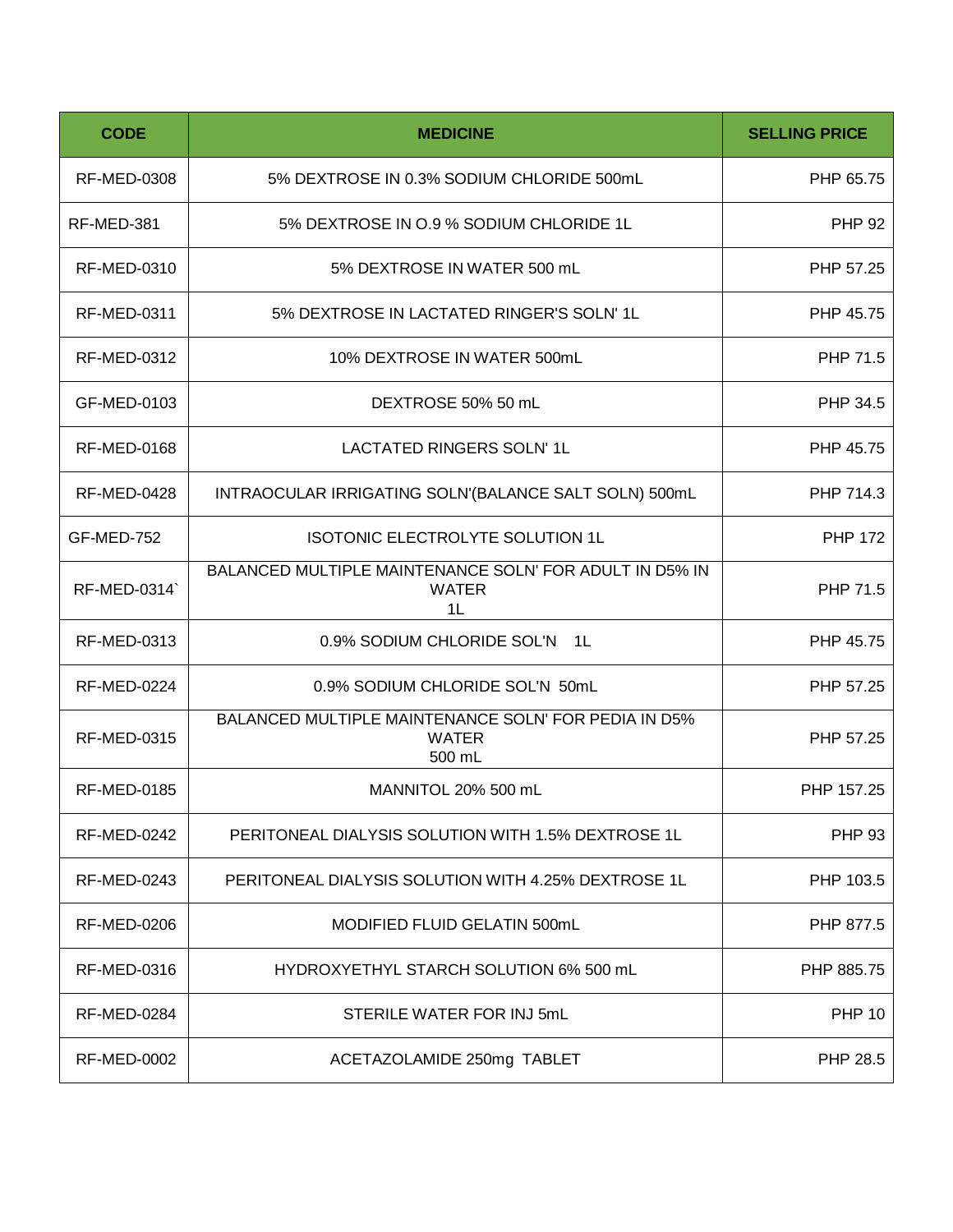| <b>RF-MED-0370</b> | ACETYLCYSTEINE 200 mg/mL, 25 mL                      | PHP 2520         |
|--------------------|------------------------------------------------------|------------------|
| <b>RF-MED-0004</b> | ACETYLCYSTEINE 600 mg TABLET                         | PHP 48.75        |
| <b>RF-MED-0003</b> | ACETYLCYSTEINE 200 mg SACHET                         | PHP 14.5         |
| GF-MED-0445        | ACETYLCYSTEINE 300mg/3mL AMP INJECTION               | <b>PHP 120</b>   |
| GF-MED-0449        | ADENOSINE 3mg/mL, 2mL                                | PHP 316.25       |
| <b>RF-MED-0007</b> | ALBUMIN, HUMAN 25% 50mL                              | PHP 3557.25      |
| GF-MED-0450        | ALUMINUM HYDROXIDE + MAGNESIUM HYDROXIDE SUSP, 120mL | PHP 49.75        |
| <b>RF-MED-0009</b> | ALLOPURINOL 100mg TAB                                | PHP <sub>5</sub> |
| <b>RF-MED-0011</b> | AMIKACIN SULFATE 100mg/2mL                           | PHP 36.25        |
| <b>RF-MED-0012</b> | AMIKACIN SULFATE 125mg/mL, 2mL                       | PHP 47.5         |
| <b>RF-MED-0015</b> | AMINOPHYLLINE 250mg/10mL AMP                         | <b>PHP 25</b>    |
| <b>RF-MED-0016</b> | AMIODARONE 200MG TAB                                 | <b>PHP 34</b>    |
| <b>RF-MED-0018</b> | AMLODIPINE BESYLATE 5mg TAB                          | <b>PHP 1.5</b>   |
| GF-MED-0404        | AMLODIPINE BESYLATE 10mg TAB                         | <b>PHP 2.5</b>   |
| <b>RF-MED-0020</b> | AMOXYCILLIN 500mg CAPSULE                            | PHP <sub>3</sub> |
| <b>RF-MED-0022</b> | AMOXYCILLIN SUSP. 250MG/5ML (1ST OUT)                | PHP 30           |
| <b>RF-MED-0025</b> | AMOXYCILLIN+CLAVULANIC ACID SUSP 228.5mg/5mL, 70mL   | PHP 228.75       |
| GF-MED-0026        | AMOXYCILLIN+CLAVULANIC ACID SUSP 457mg/mL, 70mL      | PHP 240.5        |
| GF-MED-0408        | AMOXYCILLIN+CLAVULANIC ACID TAB 625mg                | PHP 14.75        |
| <b>RF-MED-0028</b> | AMPHOTERICIN-B 50mg<br>VIAL                          | PHP 2000         |
| <b>RF-MED-0029</b> | AMPICILLIN 500mg VIAL                                | <b>PHP 12</b>    |
| <b>RF-MED-0373</b> | <b>AMPICILLIN 1G VIAL</b>                            | <b>PHP 14</b>    |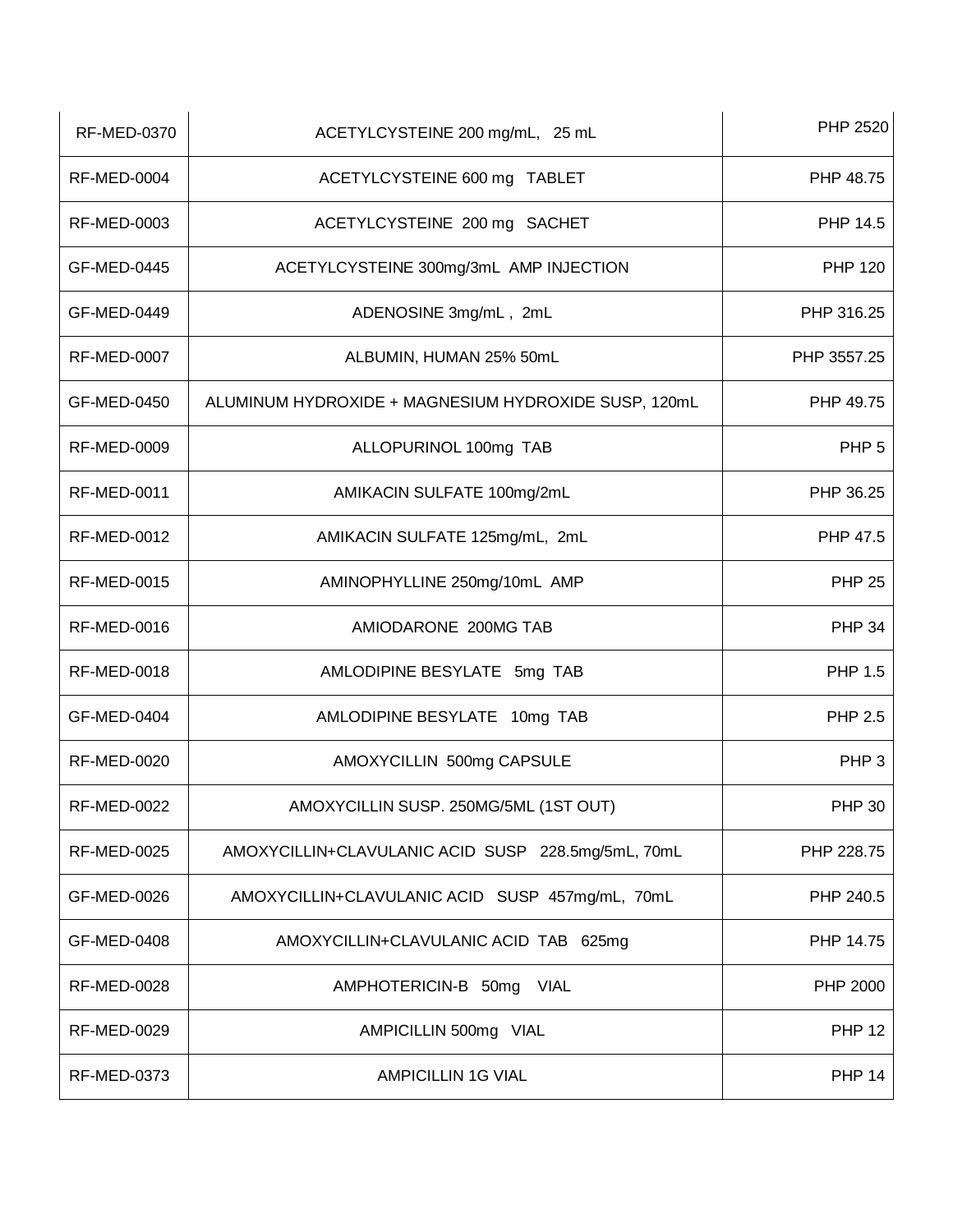| <b>RF-MED-0030</b> | AMPICILLIN+SULBACTAM VIAL 750mg VIAL           | PHP 68.5         |
|--------------------|------------------------------------------------|------------------|
| <b>RF-MED-0031</b> | ANTI-TETANUS SERUM(EQUINE) 1,500IU/mL, 1mL amp | PHP 71.5         |
| <b>RF-MED-0035</b> | ASPIRIN 80mg TABLET                            | PHP <sub>2</sub> |
| <b>RF-MED-0374</b> | ATORVASTATIN 10mg TABLET                       | PHP 5.75         |
| RF-MED-317         | ATORVASTATIN 20mg TABLET                       | PHP <sub>5</sub> |
| <b>RF-MED-0037</b> | ATORVASTATIN 40mg TABLET                       | PHP 16.75        |
| <b>RF-MED-0040</b> | ATRACURIUM BESYLATE 10mg/mL, 2.5mL AMP         | PHP 218.75       |
| RF-MED-0039        | ATROPINE SULFATE 1mg/mL, 1mL AMPULE            | <b>PHP 14</b>    |
| RF-MED-0043        | AZITHROMYCIN 500mg VIAL                        | PHP 625          |
| GF-MED-0041        | AZITHROMYCIN DIHYDRATE SUSP 200MG/5ML,22.5ML   | <b>PHP 350</b>   |
| <b>RF-MED-0042</b> | AZITHROMYCIN AS BASE/AS DIHYDRATE 500mg TABLET | PHP 13.5         |
| GF-MED-0416        | BENZATHINE 1.2mL VIAL                          | PHP 67.75        |
| <b>RF-MED-0376</b> | BERACTANT25mg/mL, 8mL VIAL                     | PHP 27961        |
| <b>RF-MED-0045</b> | BETAHISTINE HCI 16mg TAB                       | PHP 14.5         |
| RF-MED-458         | BETAMETHASONE 5G CREAM                         | PHP 58.25        |
| GF-MED-0491        | BETAMETHASONE 5G OINTMENT                      | PHP 59.75        |
| GF-MED-0419        | BISACODYL 10mg SUPPOSITORY                     | <b>PHP 17</b>    |
| GF-MED-0418        | BIPERIDEN 2mg TABLET                           | PHP 7            |
| <b>RF-MED-0380</b> | BISACODYL 5mg TAB                              | PHP 11.5         |
| <b>RF-MED-0047</b> | BUDESONIDE 250MCG/2ML (1ST OUT)                | PHP 60.75        |
| GF-MED-0420        | BUDESONIDE NEBULES 250mcg/2mL                  | PHP 51.5         |
| <b>RF-MED-0048</b> | BUPICAINE HCI HEAVY 0.5%, 4mL AMP              | PHP 208.5        |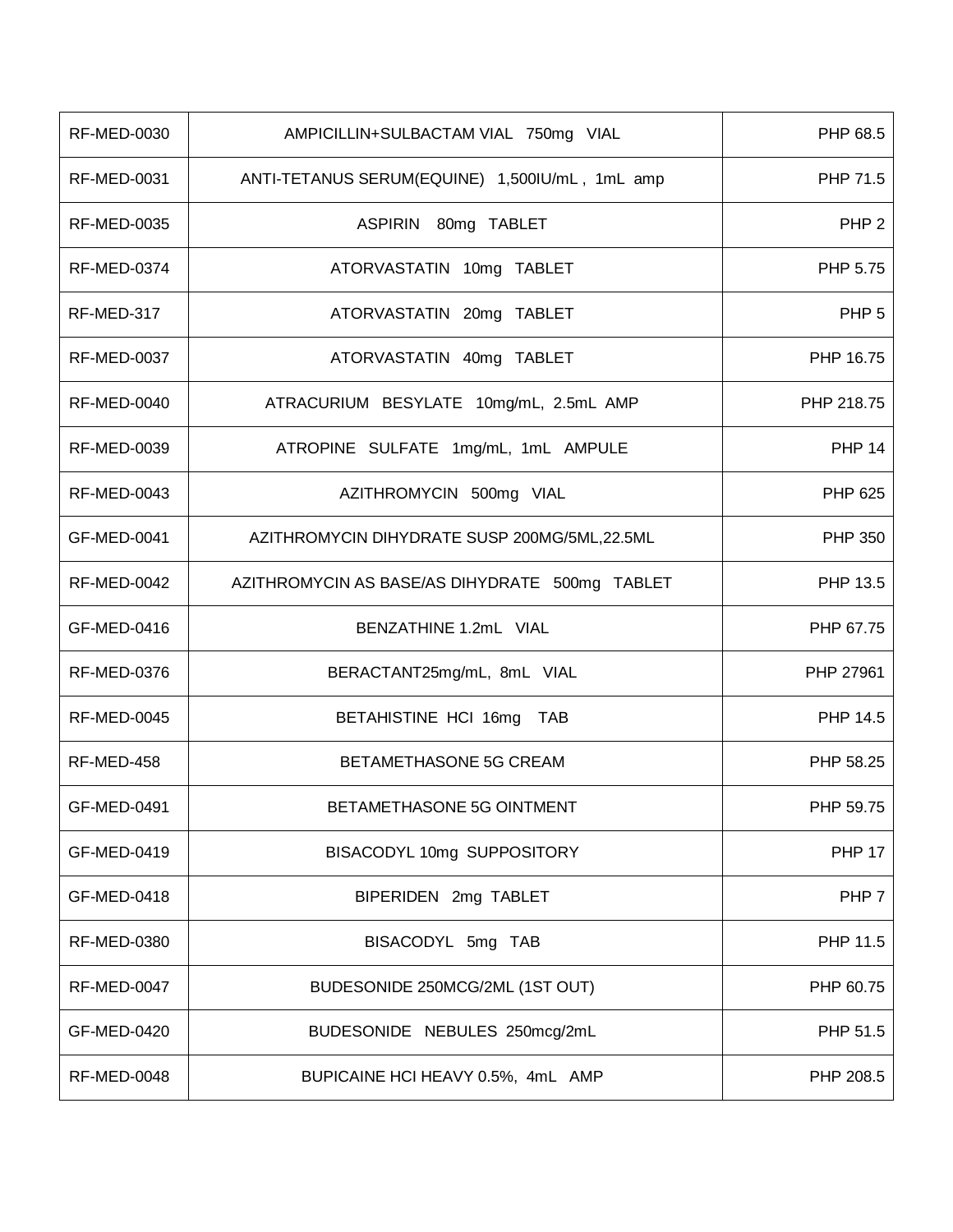| <b>RF-MED-0049</b> | BUPICAINE HCI 0.5% POLYAMP 10ML ISOBARIC | PHP 461.25          |
|--------------------|------------------------------------------|---------------------|
| GF-MED-0383        | BUTAMIRATE CITRATE 50mg TAB              | <b>PHP 18</b>       |
| <b>RF-MED-0051</b> | BUTORPHANOL TARTRATE 2mg/mL              | PHP 571.5           |
| <b>RF-MED-0052</b> | CALCIPOTRIOL 50mcg/g, 30G OINTMENT       | PHP 1674.4          |
| <b>RF-MED-0053</b> | CALCIPOTRIOL+BETAMETHASONE OINT 30G      | PHP 2328.5          |
| <b>RF-MED-0054</b> | CALCIUM CARBONATE 500mg TAB              | PHP <sub>3</sub>    |
| <b>RF-MED-0382</b> | CALCITRIOL 0.25mcg SOFTGEL TAB           | PHP 38.25           |
| <b>RF-MED-0381</b> | CALCIUM FOLINATE 50mg/5mL                | PHP 183<br>PHP 44.5 |
| <b>RF-MED-0055</b> | CALCIUM GLUCONATE 10%, 10mL POLYAMP      | PHP 5.75            |
| <b>RF-MED-0056</b> | CALCIUM+VITAMIN D TABLET                 | PHP <sub>3</sub>    |
| <b>RF-MED-0058</b> | CAPTOPRIL 25mg TABLET                    | PHP <sub>4</sub>    |
| <b>RF-MED-0383</b> | CARBAMAZEPINE 200mg TABLET               | PHP 357.25          |
| <b>RF-MED-0061</b> | CARBOPROST TROMETAMOL 250mcg/1mL amp     | PHP <sub>3</sub>    |
| GF-MED-0062        | CARVEDILOL 6.25mg TABLET                 | PHP 6.25            |
| <b>RF-MED-0064</b> | CEFALEXIN 500mg CAPSULE                  | <b>PHP 30</b>       |
| <b>RF-MED-0065</b> | CEFAZOLIN 1G VIAL                        | <b>PHP 11</b>       |
| GF-MED-0067        | CEFIXIME 200MG TABLET                    | PHP 271.5           |
| RF-MED-0068        | CEFIXIME 100MG/5ML SUSPENSION            | PHP 421.5           |
| <b>RF-MED-0070</b> | CEFOXITIN 1G VIAL                        | <b>PHP 130</b>      |
| <b>RF-MED-0071</b> | CEFTAZIDIME 1G VIAL                      | <b>PHP 26</b>       |
| <b>RF-MED-0072</b> | CEFTRIAXONE 1G VIAL                      | PHP 12.25           |
| GF-MED-0387        | CEFUROXIME 500mg CAPSULE                 | PHP 241.5           |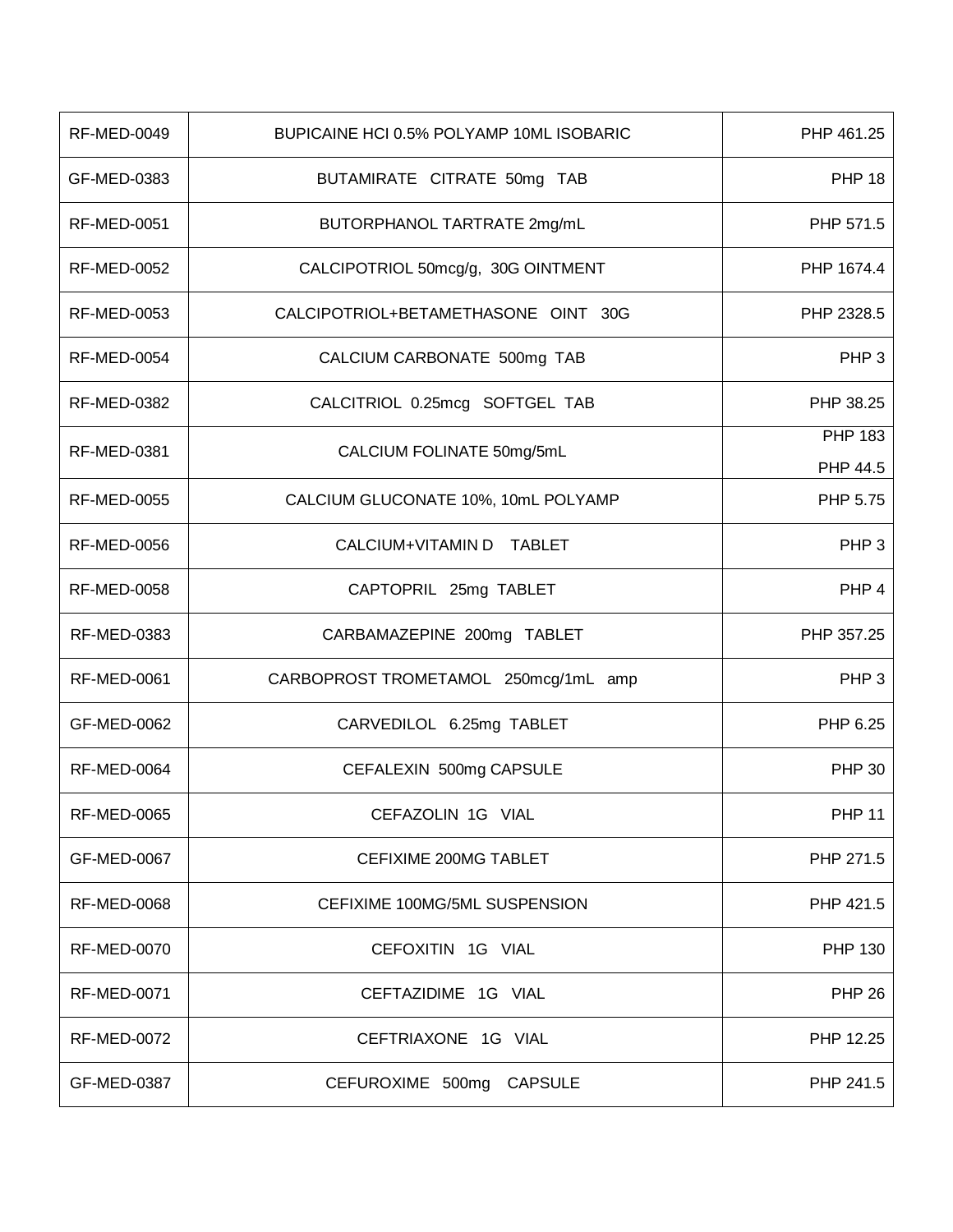| GF-MED-O488        | CEFUROXIME 250mg/5mL, 50mL     | PHP 27.15        |
|--------------------|--------------------------------|------------------|
| <b>RF-MED-0075</b> | CEFUROXIME 750mg VIAL          | PHP <sub>5</sub> |
| <b>RF-MED-0076</b> | CELECOXIB 200mg CAP            | PHP 18.5         |
| <b>RF-MED-0077</b> | CELECOXIB 400mg CAP            | PHP <sub>2</sub> |
| RF-MED-374         | CETIRIZINE DROPS 10mg/mL, 10mL | PHP 93.75        |
| <b>RF-MED-0078</b> | CETIRIZINE 10MG TAB            | <b>PHP 20</b>    |
| <b>RF-MED-0079</b> | CETIRIZINE SYRUP 5mg/5mL       | PHP 55.5         |
| GF-MED-0082        | CILOSTAZOL 50MG TAB            | PHP 11.25        |
| GF-MED-0084        | CIPROFLOXACIN 500MG TAB        | PHP <sub>3</sub> |
| GF-MED-0087        | CISPLATIN 1MG/ML, 50ML         | PHP 513.5        |
| <b>RF-MED-0091</b> | CLARITHROMYCIN 500MG TAB       | PHP 21.1         |
| <b>RF-MED-0090</b> | CLARITHROMYCIN SUSP 125MG/5ML  | PHP 181.5        |
| <b>RF-MED-0092</b> | <b>CLINDAMYCIN 300MG CAP</b>   | <b>PHP 10</b>    |
| <b>RF-MED-0093</b> | CLINDAMYCIN SUSP 75MG/5ML      | PHP 532.5        |
| <b>RF-MED-0094</b> | CLINDAMYCIN AMP 600MG/4ML      | PHP 119.2        |
| RF-MED545          | CLOBETASOL OINTMENT 5G TUBE    | <b>PHP 69</b>    |
| EP-MED-491         | CLONAZEPAM 2MG TAB             | PHP 10.75        |
| GF-MED-0096        | <b>CLONIDINE 75MG TAB</b>      | PHP 7.25         |
| <b>RF-MED-0097</b> | <b>CLOPIDOGREL 75MG TAB</b>    | PHP 4            |
| <b>RF-MED-0426</b> | <b>CLOTRIMAZOLE 1% CREAM</b>   | PHP 171.5        |
| RF-MED-0098        | <b>CLOXACILLIN 500MG CAP</b>   | PHP 6.5          |
| GF-MED-425         | COLISTIN 2M IU VIAL            | PHP 2471.5       |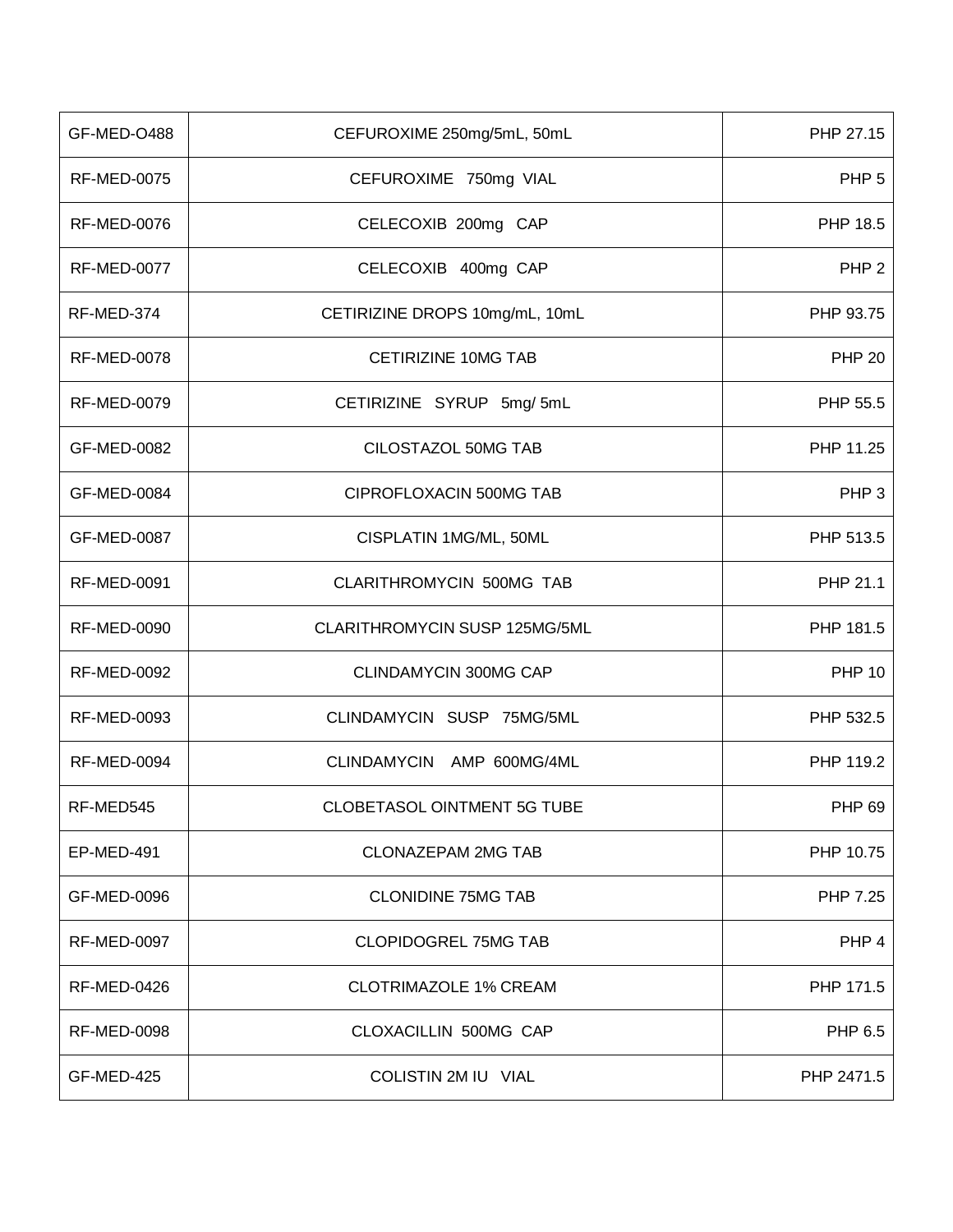| <b>RF-MED-0101</b> | CYCLOPHOSPHAMIDE 500MG VIAL            | <b>PHP 200</b>   |
|--------------------|----------------------------------------|------------------|
| <b>RF-MED-0424</b> | CYTARABINE 100MG/ML, 5ML VIAL          | PHP 528.6        |
| RF-MED-0102        | DEXAMETHASONE 8MG/2ML AMP              | <b>PHP 15</b>    |
| <b>RF-MED-0104</b> | DIAZEPAM 10MG/2ML AMP                  | PHP 103.25       |
| RF-MED-0106        | DIGOXIN 500MCG/2ML AMP                 | PHP 213.75       |
| <b>RF-MED-0107</b> | DIGOXIN 500MCG TAB                     | PHP 7.25         |
| RF-MED-0108        | DIPHENHYDRAMINE 50MG/ML AMP            | <b>PHP 41</b>    |
| RF-MED-0109        | DIPHENHYDRAMINE 12.5MG/5ML, 60ML SYRUP | PHP 37.25        |
| GF-MED-0110        | DOBUTAMINE 250MG/20ML VIAL             | PHP 207.5        |
| RF-MED-402         | DOCETAXEL 80MG/2ML VIAL                | PHP 3636.07      |
| <b>RF-MED-0111</b> | DOMPERIDONE 10MG TAB                   | PHP <sub>5</sub> |
| <b>RF-MED-0112</b> | DOPAMINE 200MG/5ML AMP                 | PHP 111.5        |
| <b>RF-MED-0113</b> | <b>DOXORUBICIN 50MG VIAL</b>           | PHP 693          |
| <b>RF-MED-0114</b> | DOXYCYCLINE 100MG CAP                  | <b>PHP 13</b>    |
| <b>RF-MED-0115</b> | DYDROGESTERONE 10MG TAB                | PHP 79.25        |
| RF-MED-0385        | ENALAPRIL 20MG TAB                     | PHP 17.5         |
| RF-MED-0117        | ENOXAPARIN 40MG/0.4ML                  | PHP 334.75       |
| GF-MED-0393        | ENOXAPARIN 60MG/0.6ML                  | <b>PHP 384</b>   |
| GF-MED-0394        | EPINEPHRINE 1MG/1ML AMP                | PHP 32.25        |
| <b>RF-MED-0123</b> | ERYTHROPOIETIN 4000I.U./0.4ML          | PHP 678.75       |
| RF-MED-0124        | ERYTHROMYCIN EYE OINTMENT              | PHP 197.75       |
| GF-MED-0395        | ETHAMBUTOL 400MG TAB                   | PHP <sub>5</sub> |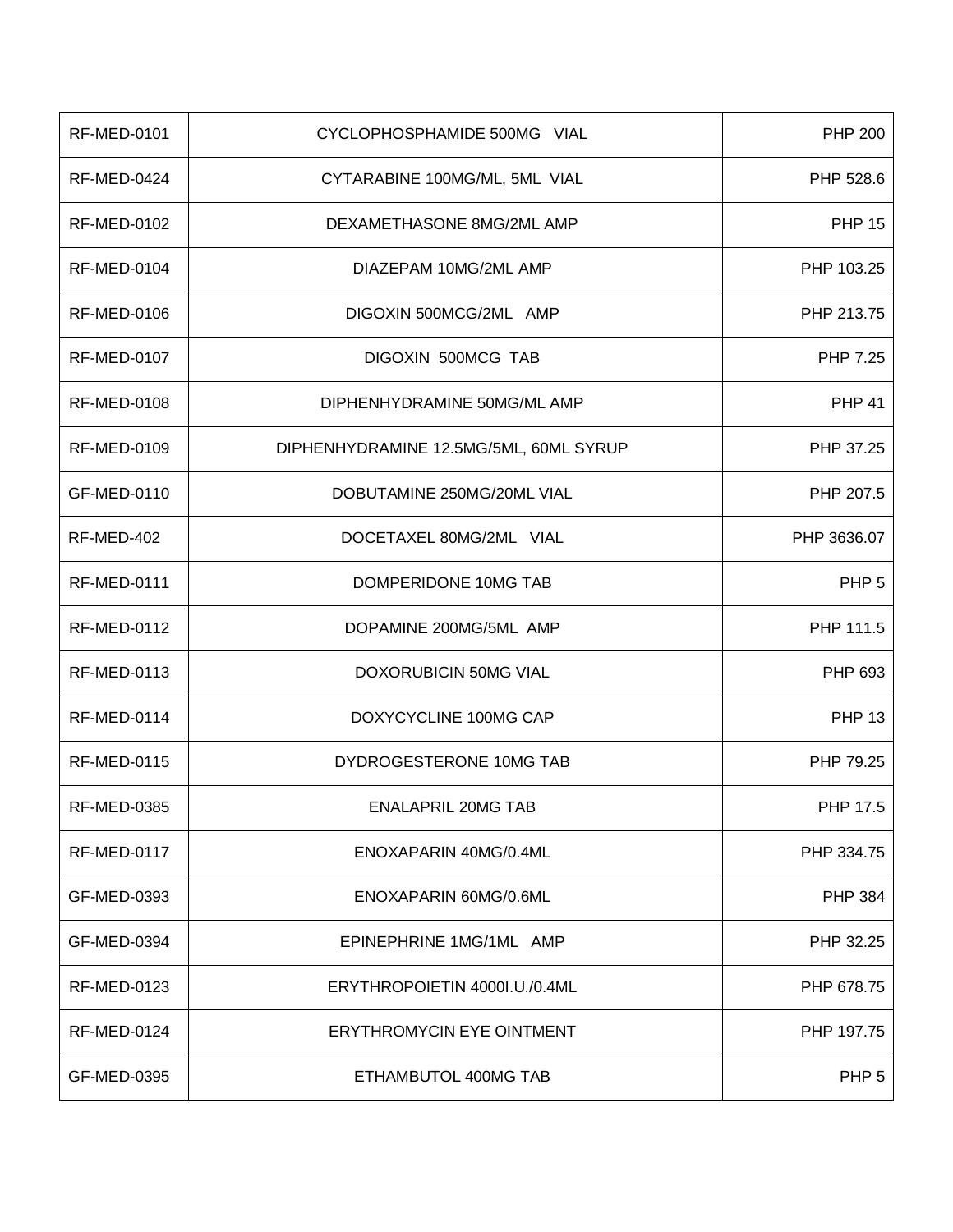| GF-MED--0396       | FELODIPINE 5MG TAB                   | PHP 10.5         |
|--------------------|--------------------------------------|------------------|
| GF-MED-0126        | FENOFIBRATE 160MG TAB                | PHP 37.25        |
| <b>RF-MED-0127</b> | FENTANYL 100MCG/2ML AMP              | PHP 77.75        |
| GF-MED-0397        | FERROUS SULFATE SYRUP                | <b>PHP 29</b>    |
| GF-MED-0398        | FERROUS SULFATE DROPS 125MG/ML, 15ML | PHP 33.75        |
| <b>RF-MED-0128</b> | FERROUS SULFATE 325MG TAB            | <b>PHP 3.5</b>   |
| RF-MED--0129       | FILGASTRIM 300MCG VIAL (1ST OUT)     | PHP 1700         |
| GF-MED--0399       | FILGASTRIM 300MCG VIAL               | PHP 1570         |
| <b>RF-MED-0130</b> | <b>FINASTERIDE 5MG TAB</b>           | PHP 11.5         |
| RF-MED-418         | FLUCONAZOLE 200MG VIAL               | PHP 371.5        |
| <b>RF-MED-0133</b> | FLUOROURACIL 500MG/10ML VIAL         | PHP 98.75        |
| <b>RF-MED-0134</b> | FLUTICASONE NASAL SPRAY              | <b>PHP 354</b>   |
| <b>RF-MED-0135</b> | <b>FOLIC ACID 5MG CAP</b>            | PHP <sub>4</sub> |
| GF-MED-0136        | FONDAPARINUX 3.5MG/0.5ML             | PHP 1600         |
| <b>RF-MED-0422</b> | FOSFOMYCIN TROMETAMOL 3G             | PHP 571.5        |
| RF-MED-0138        | FUROSEMIDE 20MG/2ML AMP              | <b>PHP 20</b>    |
| <b>RF-MED-0139</b> | <b>FUROSEMIDE 20MG TAB</b>           | PHP <sub>3</sub> |
| RF-MED-392         | <b>FUROSEMIDE 40MG TAB</b>           | PHP 4            |
| RF-MED-399         | GADOBUTROL 1MMOL/ML, 5ML             | PHP 2857.25      |
| <b>RF-MED-0421</b> | GADOBUTROL 1MMOL/ML, 15ML            | PHP 7857.25      |
| RF-MED-476         | <b>GEMCITABINE 1G VIAL</b>           | PHP 2871.5       |
| GF-MED-0401        | <b>GENTAMYCIN 80MG/2ML</b>           | <b>PHP 10</b>    |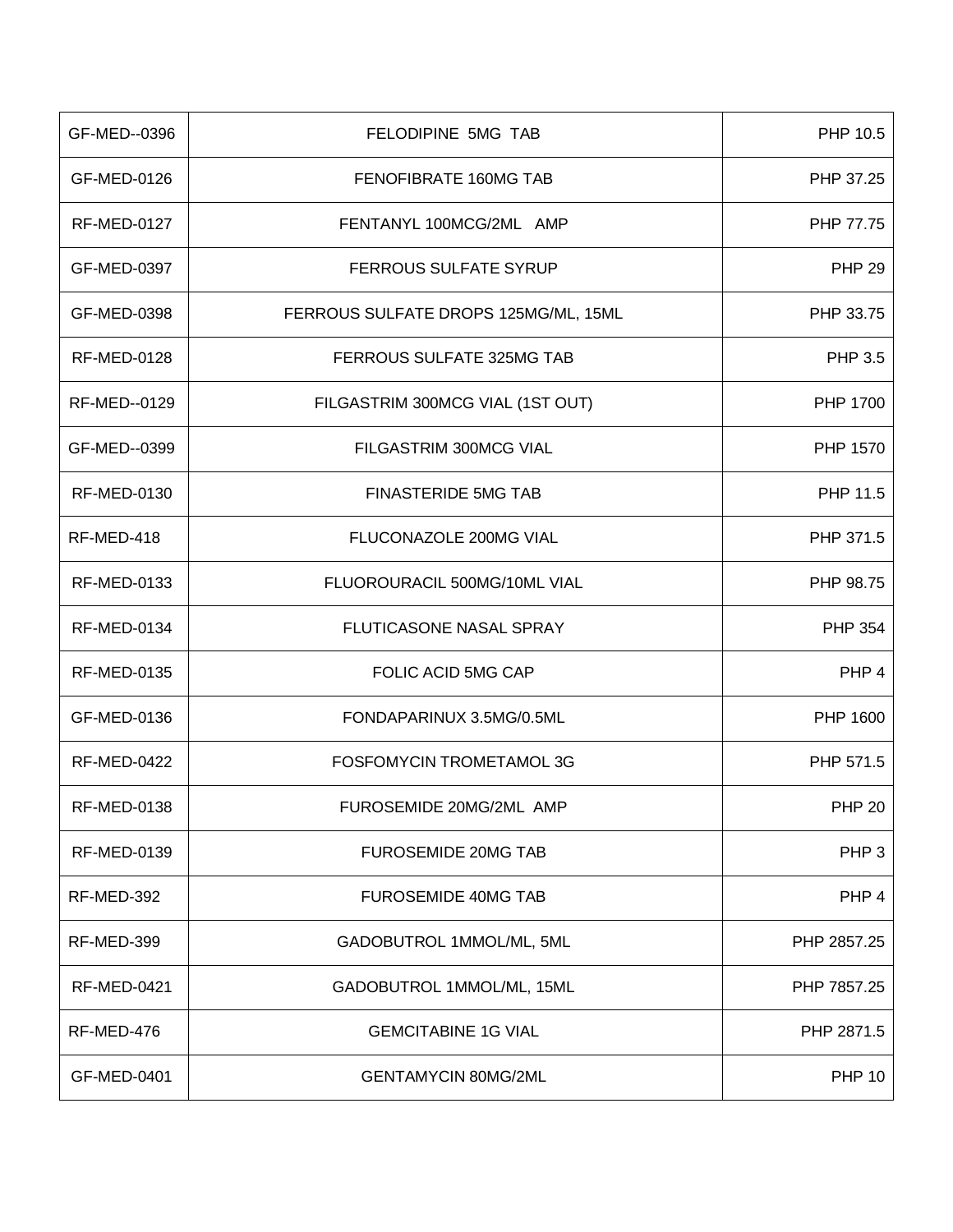| <b>RF-MED-0419</b> | <b>GLICLAZIDE 30MG TAB</b>                       | PHP <sub>5</sub> |
|--------------------|--------------------------------------------------|------------------|
| <b>RF-MED-0141</b> | <b>GLICLAZIDE 60MG TAB</b>                       | <b>PHP 17</b>    |
| GF-MED-0369        | HALOPERIDOL 5MG/ML AMP                           | PHP 643          |
| <b>RF-MED-0145</b> | HEPARIN 5000IU/ML, 5ML                           | PHP 248.75       |
| GF-MED-0370        | HEPATITIS B IMMUNOGLOBULIN 0.5ML (HEPABIG)       | PHP 2301.5       |
| <b>RF-MED-0154</b> | HUMAN INSULIN - REGULAR 100IU/ML, 10ML           | PHP 157.25       |
| <b>RF-MED-0146</b> | HYDRALAZINE 20MG/ML AMP                          | PHP 111.5        |
| RF-MED-543         | <b>HYDROCORTISONE CREAM 5G TUBE</b>              | <b>PHP 140</b>   |
| <b>RF-MED-0147</b> | HYDROCORTISONE 100MG VIAL                        | PHP 24.5         |
| <b>RF-MED-0148</b> | HYDROCORTISONE 250MG VIAL                        | <b>PHP 62</b>    |
| GF-MED-490         | HYDROXYCHLOROQUINE 200MG TAB                     | PHP 110.5        |
| GF-MED-428         | <b>HYDROXYUREA 500MG CAP</b>                     | PHP 19.3         |
| <b>RF-MED-0150</b> | HYOSCINE-N-BUTYLBROMIDE 20MG/ML AMP              | PHP 30.5         |
| GF-MED-0151        | HYOSCINE-N-BUTYLBROMIDE 10MG TAB                 | PHP <sub>6</sub> |
| GF-MED-0378        | IBUPROFEN SYRUP 100MG/5ML                        | PHP 53.75        |
| <b>RF-MED-0429</b> | <b>IDARUBICIN HCI 5MG VIAL</b>                   | PHP 9490         |
| GF-MED-0379        | IMMUNUGLOBULIN NORMAL, HUMAN 50MG/ML, 50ML VIAL  | PHP 6383         |
| <b>RF-MED-0158</b> | IOPROMIDE 300MG/ML,50ML                          | PHP 1857         |
| GF-MED-0159        | <b>IPRATROPIUM + SALBUTAMOL NEB</b>              | PHP 13.75        |
| GF-MED-367         | <b>IRBESARTAN 150MG TABLET</b>                   | <b>PHP 4.5</b>   |
| <b>RF-MED-0161</b> | ISOFLORANE 100% LIQUID FOR INHALATION ( PER ML ) | PHP 29.85        |
| <b>RF-MED-3823</b> | ISOSORBIDE DINITRATE 10MG/10ML AMPULE            | PHP 188.5        |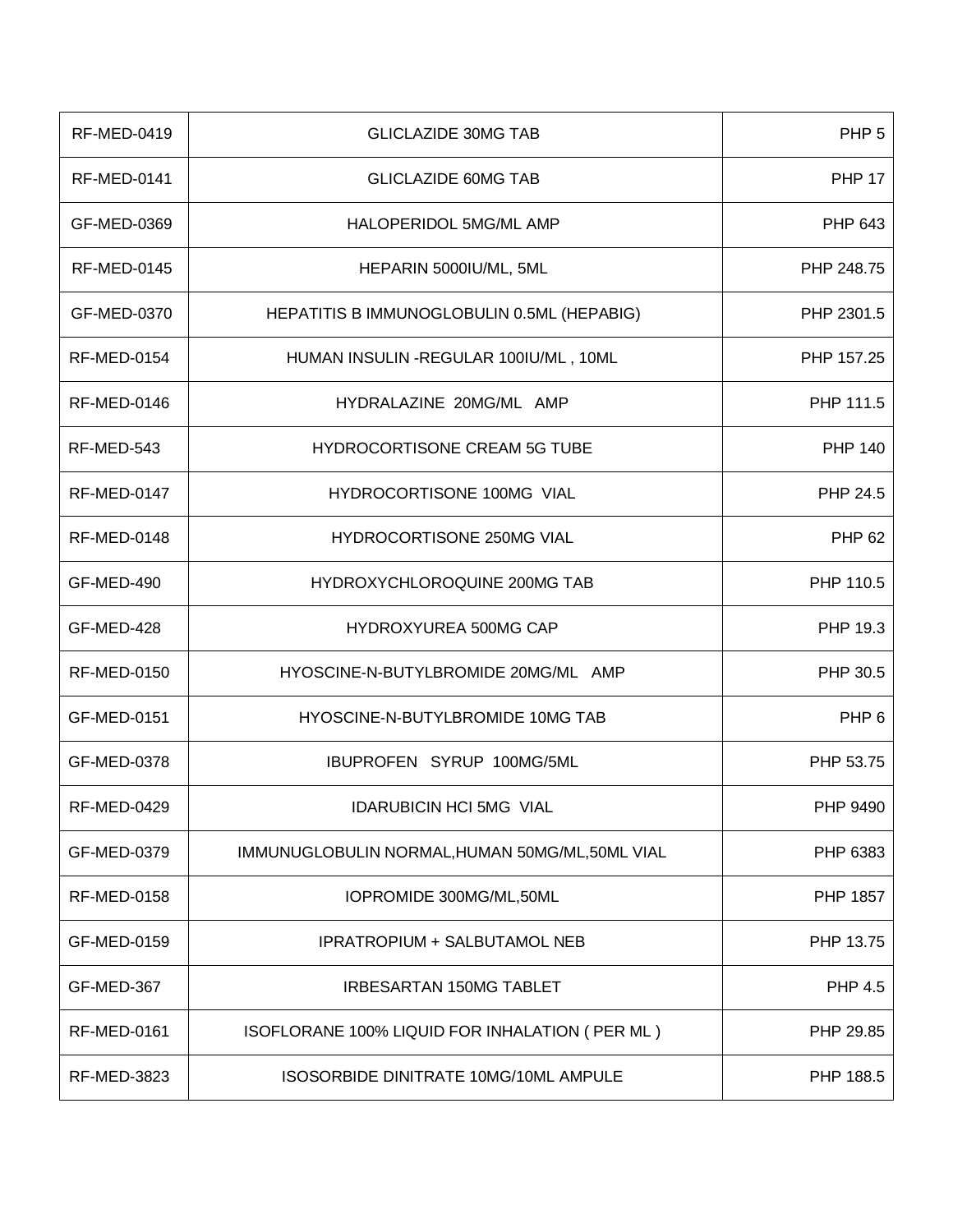| RF-MED-407         | <b>ISOXSUPRINE 10MG/2ML AMPULE</b>                           | PHP 244.25       |
|--------------------|--------------------------------------------------------------|------------------|
| GF-MED-0380        | <b>IRINOTECAN VIAL</b>                                       | PHP 3143         |
| GF-MED-0381        | INH+RIFAMPICIN+PZA+EMB TAB                                   | PHP 10.75        |
| GF-MED-0425        | <b>ISOSORBIDE MONONITRATE 30MG TAB</b>                       | PHP 15.75        |
| GF-MED-441         | KETAMINE HCI 50MG/ML, (PER ML)                               | <b>PHP 214</b>   |
| <b>RF-MED-0167</b> | KETOROLAC 30MG/ML AMP                                        | <b>PHP 18</b>    |
| <b>RF-MED-0169</b> | LACTULOSE 3.3G/5ML, 120ML                                    | PHP 114.5        |
| GF-MED-0426        | <b>LAGUNDI SYRUP 300MG BOTTLE</b>                            | PHP 76.5         |
| GF-MED-0427        | LATANOPROST 250MCG/ML EYE SOL                                | PHP 1285.75      |
| <b>GF-MED-0428</b> | LEVETIRACETAM 500MG/5ML VIAL                                 | PHP 2850         |
| GF-MED-O4990       | LEVETIRACETAM 500MG TABLET                                   | PHP 23.5         |
| <b>RF-MED-0172</b> | LEVOFLOXACIN 500MG TAB                                       | PHP 12.85        |
| GF-MED-0430        | LEVOFLOXACIN 500MG VIAL                                      | PHP 96.25        |
| <b>RF-MED-0431</b> | LEVOFLOXACIN 750MG TAB                                       | PHP 87.5         |
| <b>RF-MED-0173</b> | LEVOTHYROXINE 50MCG TABLET                                   | PHP <sub>6</sub> |
| RF-MED-0175        | LIDOCAINE HCI PUMP SPRAY 10%                                 | PHP 3516.5       |
| RF-MED-439         | LIDOCAINE HCI PUMP SPRAY 10% PER SPRAY                       | <b>PHP 71</b>    |
| <b>RF-MED-0174</b> | LIDOCAINE HCI 2% POLYAMP                                     | PHP 28.75        |
| GF-MED-0432        | LINEZOLID 600MG TAB                                          | PHP 5374.5       |
| GF-MED-0433        | LINEZOLID 600MG/1300ML VIAL                                  | PHP 3857         |
| <b>RF-MED-0432</b> | LIPID 20% W/ OMEGA 3, 250ML                                  | PHP 1398.6       |
| <b>RF-MED-0177</b> | LIPID EMULSION +AMINO ACIDS+GLUCOSE+ELECTROLYTES<br>1900KCAL | PHP 3886.65      |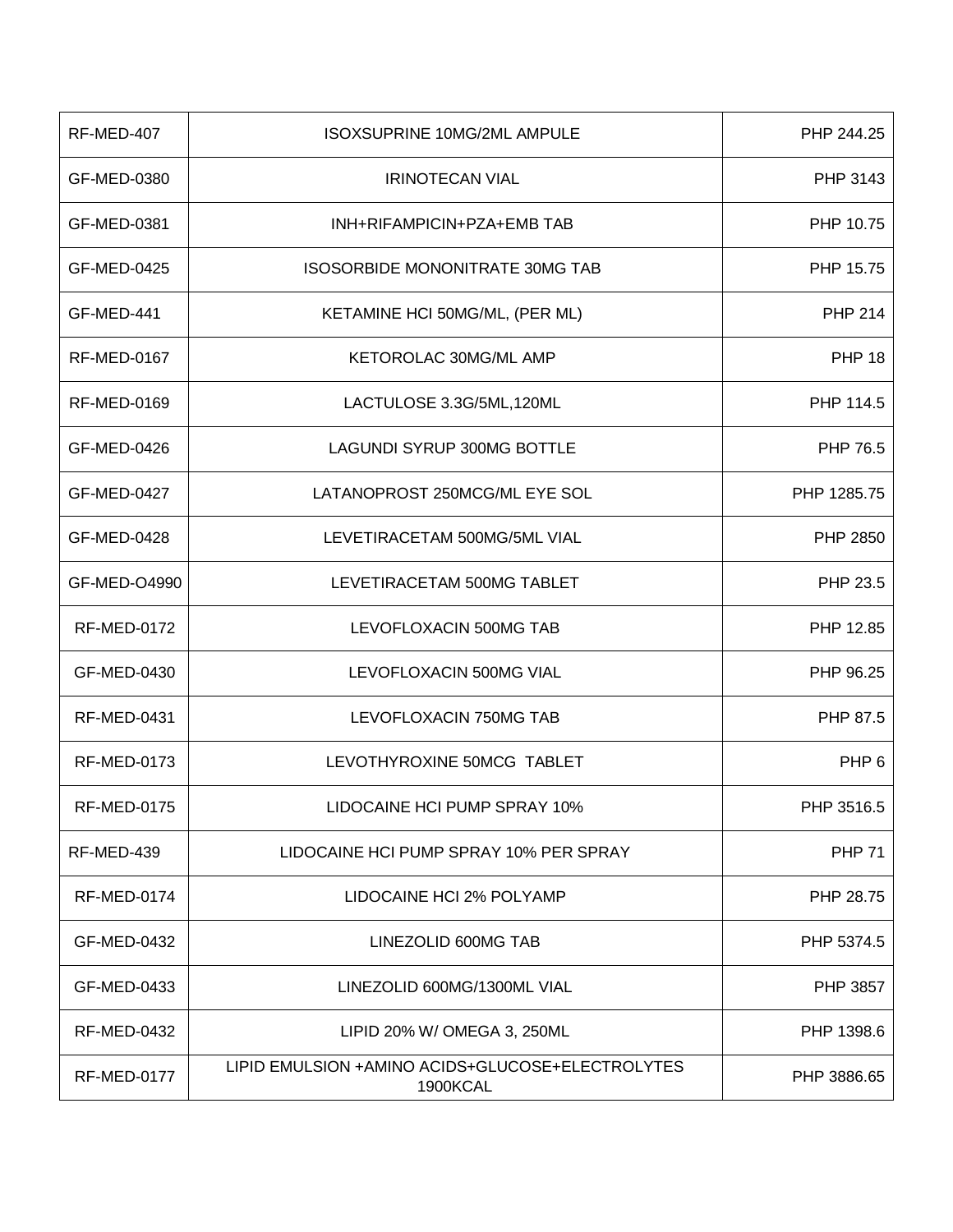| GF-MED-0434        | LOPERAMIDE 2MG CAP                         | PHP <sub>3</sub> |
|--------------------|--------------------------------------------|------------------|
| <b>RF-MED-0179</b> | LORATADINE 10MG TABLET                     | PHP 4            |
| RF-MED-526         | MAGNESIUM SULFATE 250MG/ML, 10ML AMP       | <b>PHP 27</b>    |
| <b>RF-MED-0433</b> | MECOBALAMIN 500MCG/ML                      | PHP 398.6        |
| <b>RF-MED-0191</b> | MEROPENEM 1G VIAL                          | <b>PHP 227</b>   |
| GF-MED-0192        | METFORMIN 500MG TABLET                     | PHP <sub>3</sub> |
| <b>RF-MED-0194</b> | METHYLDOPA 250MG TABLET                    | PHP 17.85        |
| GF-MED-0456        | METHYLERGOMETRINE MALEATE 200MCG/ML AMP    | <b>PHP 20</b>    |
| <b>RF-MED-0196</b> | METHLPREDNISOLONE 16MG TABLET              | PHP 20.55        |
| <b>RF-MED-0198</b> | METHYLPREDNISOLONE 1G/16ML                 | PHP 5250         |
| <b>RF-MED-0197</b> | METHYLPREDNISOLONE 500MG VIAL              | PHP 2857.25      |
| GF-MED-366         | METOPROLOL 50MG TABLET                     | PHP <sub>3</sub> |
| GF-MED-0457        | METRONIDAZOLE 500MG TAB                    | PHP <sub>3</sub> |
| <b>RF-MED-0201</b> | METRONIDAZOLE 500MG VIAL                   | PHP 54.5         |
| GF-MED-0459        | MIDAZOLAM 5MG/ML AMPULE                    | PHP 145.25       |
| GF-MED-0460        | MIDAZOLAM 5MG TABLET                       | PHP 35.25        |
| GF-MED-0461        | MONTELUKAST 5MG TABLET                     | PHP 6.25         |
| GF-MED-0217        | MONTELUKAST 10MG TABLET                    | <b>PHP 10</b>    |
| RF-MED546          | MORPHINE SULFATE TAB 10MG MODIFIED RELEASE | PHP 34.75        |
| <b>RF-MED-0434</b> | MORPHINE SULFATE 30MG TABLET               | PHP 87.2         |
| RF-MED-0367        | MOXIFLOXACIN 5MG/ML, 5ML OPTH SOL'N        | PHP 704.5        |
| <b>RF-MED-0212</b> | <b>MULTIVITAMINS CAPSULE</b>               | PHP 5.75         |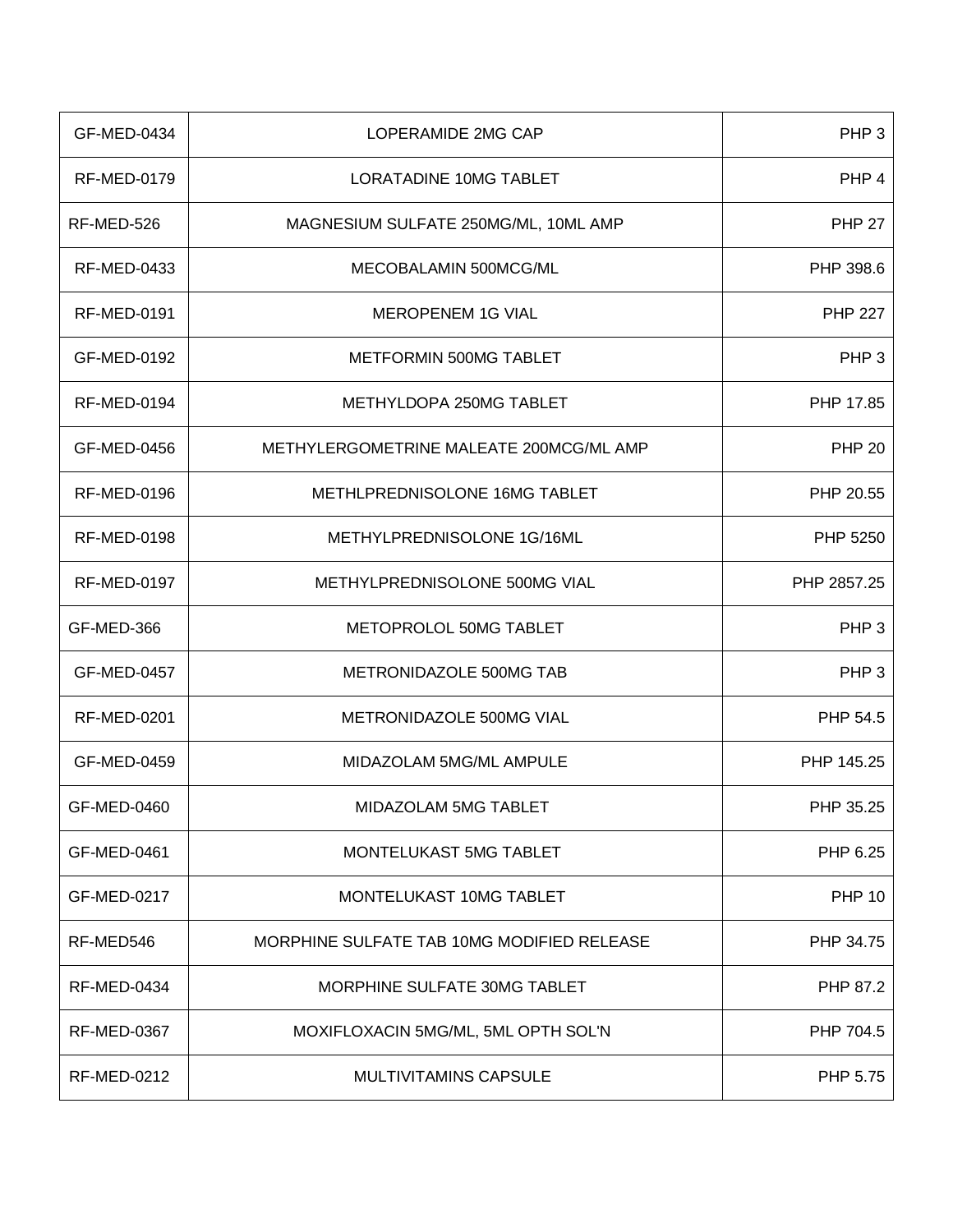| GF-MED-0463        | MULTIVITAMINS SYRUP 120ML          | PHP 33.75        |
|--------------------|------------------------------------|------------------|
| GF-MED-0213        | <b>MULTIVITAMINS DROPS</b>         | PHP 36.5         |
| RF-MED-0216        | <b>MUPIROCIN OINTMENT 3.5G 15G</b> | PHP 203.5        |
| <b>RF-MED-0217</b> | NALBUPHINE 10MG/ML AMPULE          | PHP 76.5         |
| RF-MED-0435        | NEOSTIGMINE 500MCG/ML              | PHP 147.2        |
| GF-MED-0464        | NICARDIPINE 10MG/ML AMP            | PHP 303          |
| GF-MED-0465        | NIFEDIPINE 10MG CAP                | PHP 5.5          |
| GF-MED-492         | NIMODIPINE 30MG TABLET             | PHP 56.9         |
| GF-MED-423         | NITROGLYCERIN 10MG/10ML AMP        | <b>PHP 786</b>   |
| GF-MED-0466        | NOREPINEPHRINE 2MG/2ML AMP         | <b>PHP 113</b>   |
| <b>RF-MED-0379</b> | NOREPINEPHRINE 4MG/4ML AMP         | PHP 341.5        |
| GF-MED-0468        | NYSTATIN 100,000IU/ML, 30ML        | PHP 207.25       |
| GF-MED-487         | <b>OLANZAPINE 10MG TABLET</b>      | PHP 5.5          |
| <b>RF-MED-0227</b> | OMEPRAZOLE 20MG CAPSULE            | PHP <sub>3</sub> |
| GF-MED-0440        | OMEPRAZOLE 40MG CAPSULE            | PHP 5.75         |
| RF-MED-0229        | <b>OMEPRAZOLE 40MG VIAL</b>        | <b>PHP 37</b>    |
| GF-MED-0441        | ONDANSENTRON 4MG/ML,2ML            | PHP 103.25       |
| <b>RF-MED-0231</b> | ORAL REHYDRATION SACHET            | PHP 6            |
| <b>RF-MED-0232</b> | <b>OXACILLIN 500MG VIAL</b>        | <b>PHP 27</b>    |
| <b>RF-MED-0233</b> | <b>OXALIPLATIN 50MG VIAL</b>       | PHP 1605         |
| RF-MED-419         | OXYCODONE 10MG/ML AMP              | PHP 1582         |
| <b>RF-MED-0436</b> | OXYCODONE 10MG TABLET              | PHP 244.2        |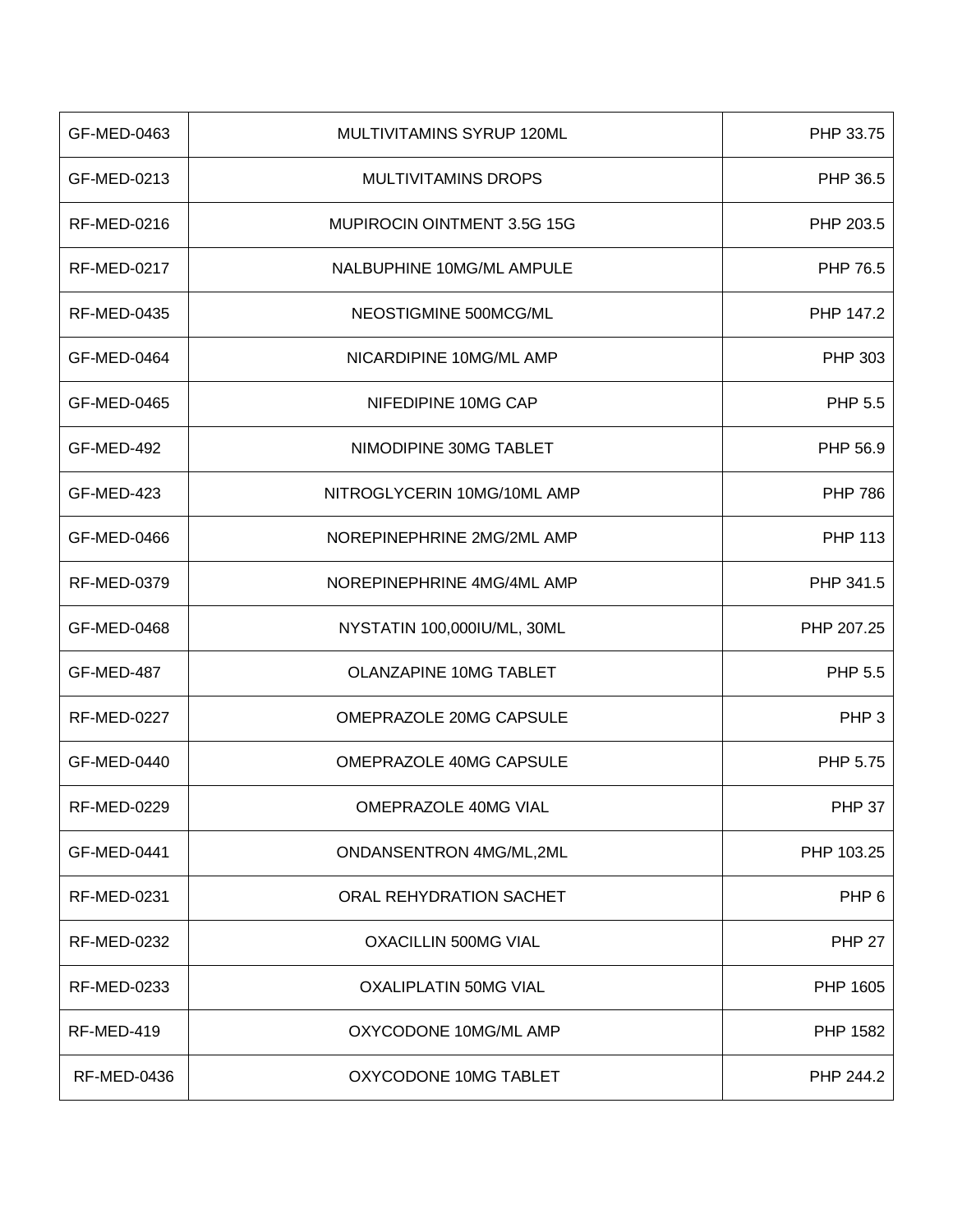| GF-MED-0234        | OXYTOCIN 10IU AMP                        | <b>PHP 10</b>    |
|--------------------|------------------------------------------|------------------|
| GF-MED-0446        | PACLITAXEL 30MG VIAL                     | PHP 670.5        |
| GF-MED-0447        | PACLITAXEL 100MG VIAL                    | PHP 1474.5       |
| <b>RF-MED-0238</b> | PARACETAMOL 150MG/ML,4ML AMPULE          | <b>PHP 10</b>    |
| <b>RF-MED-0241</b> | PARACETAMOL DROPS 100MG/ML, 15ML BOTTLE  | PHP 17.5         |
| <b>RF-MED-0240</b> | PARACETAMOL SYRUP 250MG/5ML, 60ML BOTTLE | PHP 18.5         |
| GF-MED-0239        | PARACETAMOL 500MG TABLET                 | PHP <sub>2</sub> |
| RF-MED-380         | PARACETAMOL 250MG SUPPOSITORY            | <b>PHP 25</b>    |
| <b>RF-MED-365</b>  | PARACETAMOL 1G VIAL                      | PHP 181.75       |
| <b>RF-MED-0244</b> | <b>PEN G 5MILLION</b>                    | <b>PHP 29</b>    |
| GF-MED-0248        | PHENYTOIN 100MG/2ML AMP                  | PHP 99.25        |
| GF-MED-0249        | PHYTOMENADIONE AMP                       | <b>PHP 24</b>    |
| GF-MED-0492        | PILOCARPINE 2% EYE DROP 15ML             | <b>PHP 386</b>   |
| GP-MED-0250        | PIPERACILLIN TAZOBACTAM 4.5G             | PHP 257.25       |
| GF-MED-0251        | POTASSIUM CHLORIDE TABLET 750MG          | PHP 14.5         |
| RF-MED-0253        | POTASSIUM CITRATE 1080MG TABLET          | <b>PHP 10</b>    |
| GF-MED-0254        | POVIDONE-IODINE GARGLE                   | PHP 128.5        |
| GF-MED-0452        | PREDNISONE SUSP 10MG/5ML,60ML            | <b>PHP 143</b>   |
| GF-MED-0453        | PREDNISONE 10MG TABLET                   | PHP 3.25         |
| GF-MED-0255        | PREDNISOLONE EYE DROPS                   | PHP 211.5        |
| GF-MED-0260        | PROPRANOLOL 10MG TAB                     | <b>PHP 10</b>    |
| GF-MED-719         | PYRAZINAMIDE 500MG TABLET                | PHP 3            |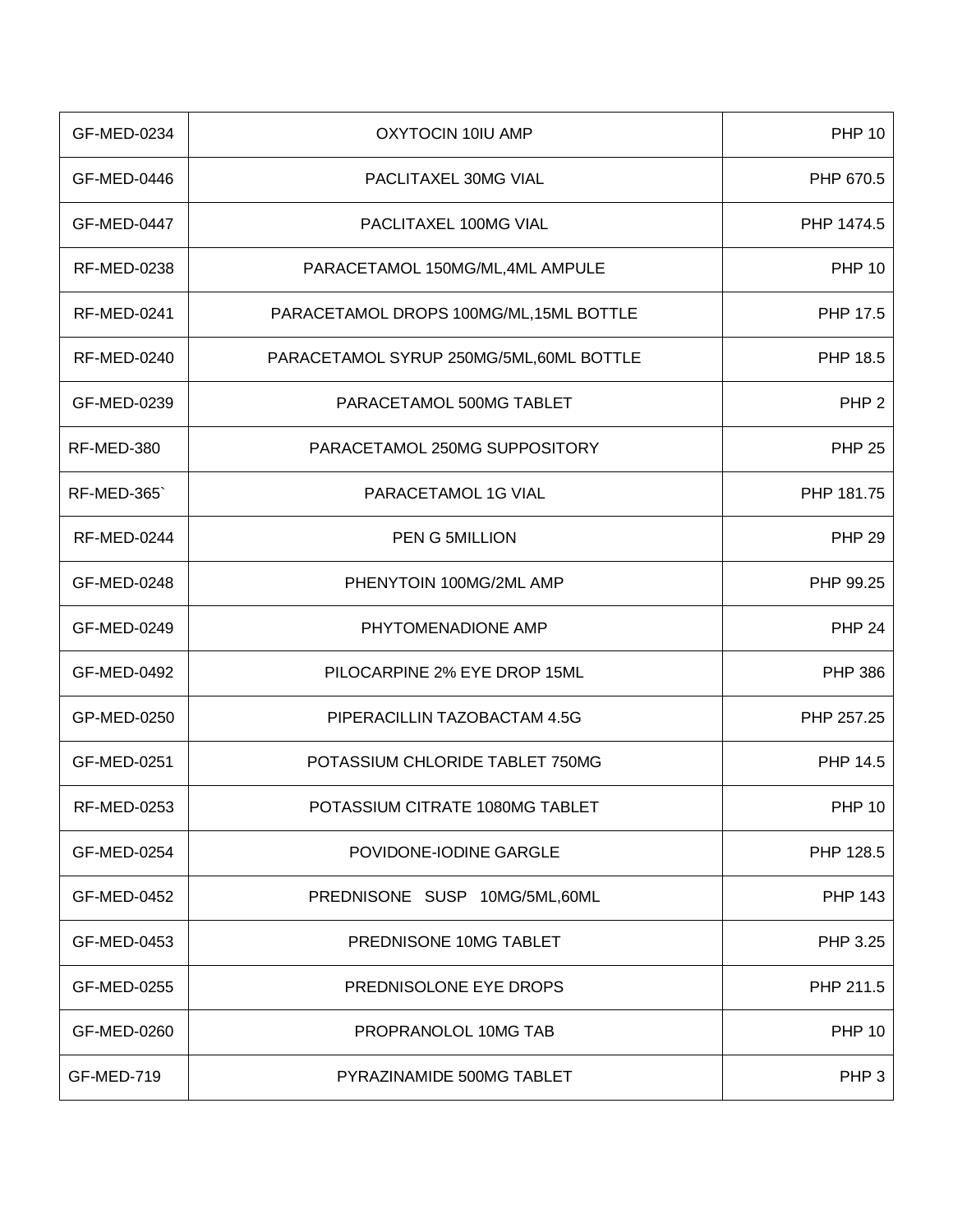| GF-MED-04991       | <b>QUETIAPINE 100MG TABLET</b>                        | <b>PHP 35</b>  |
|--------------------|-------------------------------------------------------|----------------|
| RF-MED-377         | RABIES VACCINE PURIFIED INACTIVATED CHICK EMBRYO VIAL | PHP 2283       |
| <b>RF-MED-0261</b> | RANITIDINE 50MG/ML,2ML AMP                            | <b>PHP 10</b>  |
| GF-MED-718         | <b>RIFAMPICIN 450MG CAP</b>                           | <b>PHP 13</b>  |
| GF-MED-498         | <b>RISPERIDONE 2MG TAB</b>                            | <b>PHP 10</b>  |
| GF-MED-O4990       | RISPERIDONE 2MG ODT TABLET                            | PHP 42.25      |
| <b>RF-MED-0264</b> | ROCURONIUM BROMIDE 10MG/ML, 5ML                       | PHP 226.25     |
| <b>RF-MED-0265</b> | ROPIVACAINE HCL 10MG/ML, 10ML                         | PHP 578.5      |
| RF-MED-408         | SACUBITRIL+VALSARTAN 50mg TAB                         | PHP 80.5       |
| <b>RF-MED-0268</b> | SALBUTAMOL RESP.SOLN. 1MG/ML,2.5ML                    | <b>PHP 10</b>  |
| <b>RF-MED-0272</b> | SALMETROL+FLUTICASONE 25/125MCG                       | <b>PHP 256</b> |
| <b>RF-MED-0273</b> | SALMETROL+FLUTICASONE 25/250MCG                       | <b>PHP 315</b> |
| GF-MED-382         | SAMBONG 500MG TAB                                     | <b>PHP 8.5</b> |
| GF-MED-O491        | SERTRALINE 50MG TABLET                                | <b>PHP 10</b>  |
| <b>RF-MED-0274</b> | SEVOFLURANE INHALATION SOLUTION (PER 1mL)             | PHP 30.31      |
| RF-MED-0275        | SILVER SULFADIAZINE 25G TUBE                          | PHP 110.5      |
| <b>RF-MED-0276</b> | SILVER SULFADIAZINE 500G JAR                          | PHP 1215       |
| GF-MED-0278        | SODIUM BICARBONATE 8.4% 50ML VIAL                     | PHP 152.85     |
| <b>RF-MED-0280</b> | SOMATOSTATIN 3MG VIAL                                 | PHP 6234.95    |
| GF-MED-0451        | SPIRONOLACTONE 25MG TAB                               | <b>PHP 13</b>  |
| <b>RF-MED-0287</b> | SUCCINYLCHOLINE 20MG/ML, 10ML                         | <b>PHP 189</b> |
| <b>RF-MED-0286</b> | SUCRALFATE 1G TAB                                     | PHP 61.5       |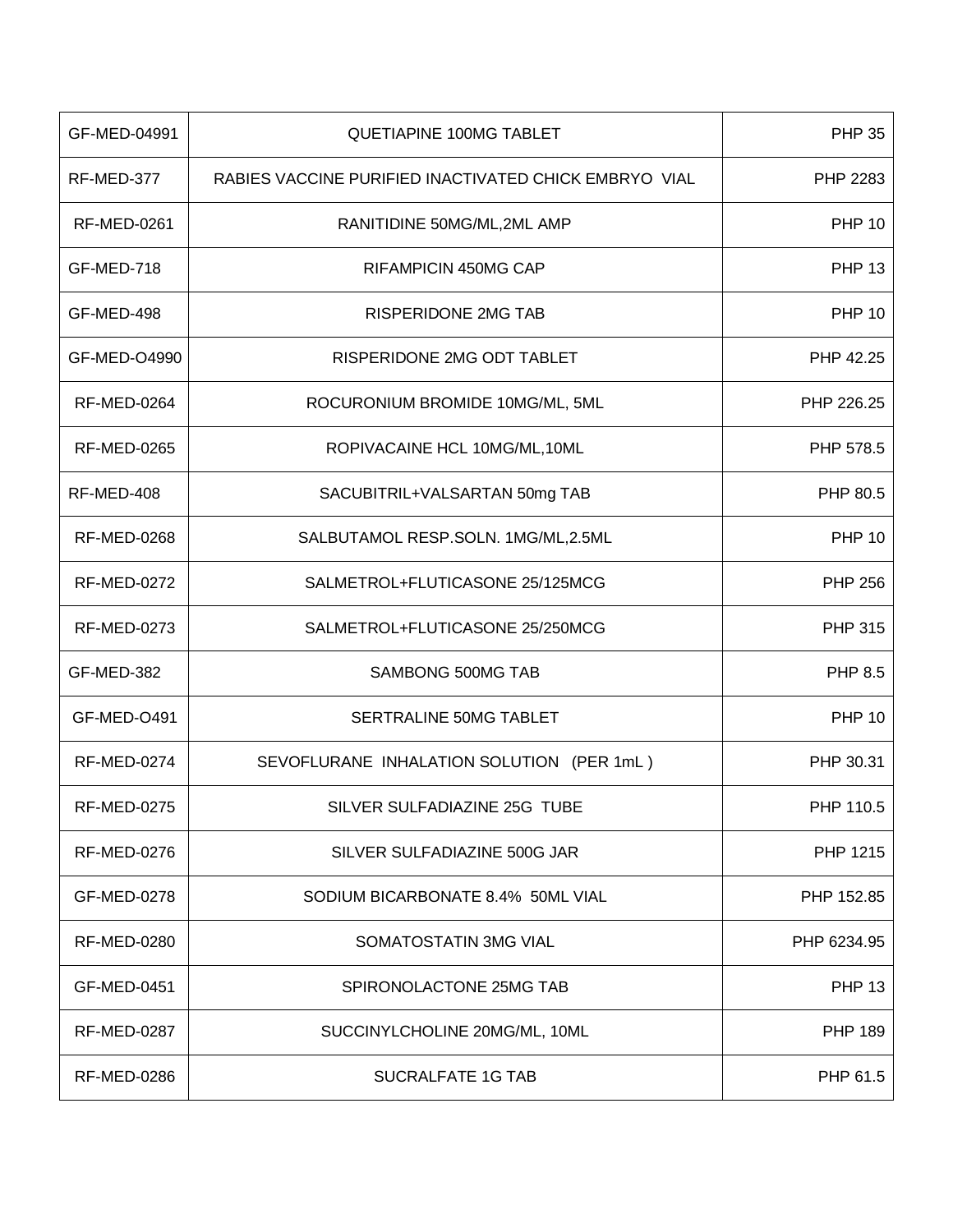| <b>RF-MED-0288</b> | <b>TAMOXIFEN 200MCG TABLET</b>                                                               | <b>PHP 10</b>    |
|--------------------|----------------------------------------------------------------------------------------------|------------------|
| GF-MED-0292        | <b>TETANUS TOXOID AMPULE</b>                                                                 | PHP 46.25        |
| RF-MED-0293        | TIMOLOL EYE DROPS                                                                            | PHP 421.5        |
| <b>RF-MED-0295</b> | TOBRAMYCIN+DEXAMETHASONE EYE DROP                                                            | PHP 214.25       |
| GF-MED-0471        | TOBRAMYCIN EYE DROPS 0.3% 5ML                                                                | PHP 257.25       |
| <b>RF-MED-0296</b> | TRAMADOL 50G/ML,2ML AMP                                                                      | PHP 34.5         |
| RF-MED-421         | <b>TRAMADOL HCI 50MG CAP</b>                                                                 | PHP 4.75         |
| GF-MED-0472        | TRANEXAMIC ACID 100MG/ML, 5ML AMP                                                            | PHP 21.5         |
| <b>RF-MED-0299</b> | TRANEXAMIC ACID 500MG CAPSULE                                                                | PHP 7            |
| GF-MED-0473        | TRIMETAZIDINE 35MG TABLET                                                                    | PHP 5.25         |
| GF-MED-0474        | URSODEOXYCHOLIC ACID 500MG TAB                                                               | PHP 115.5        |
| GF-MED-0475        | VALSARTAN 80MG TAB                                                                           | PHP 12.25        |
| RF-MED-444         | VALSARTAN 80MG+ HCTZ 12.5MG TAB                                                              | PHP 17.5         |
| GF-MED-0476        | VANCOMYCIN 500MG VIAL                                                                        | <b>PHP 199</b>   |
| GF-MED-0477        | <b>VANCOMYCIN 1G VIAL</b>                                                                    | PHP 457.25       |
| GF-MED-755         | VERAPAMIL HCL 2.5MG/ML, 2.5ML AMP                                                            | PHP 199          |
| GF-MED-0304        | VIT B 1+B6+B12 TABLET                                                                        | PHP <sub>3</sub> |
| GF-MED-0478        | VITAMIN B - COMPLEX AMPULE                                                                   | PHP 85.75        |
| <b>RF-MED-0306</b> | ZINC DROPS 27.5ML                                                                            | <b>PHP 60</b>    |
| <b>RF-MED-0307</b> | ZINC SYRUP 60ML                                                                              | <b>PHP 60</b>    |
|                    |                                                                                              |                  |
| Note:              | PRICES ARE SUBJECT TO CHANGE FROM TIME TO TIME DEPENDING<br>ON THE RESULT OF PUBLIC BIDDING. |                  |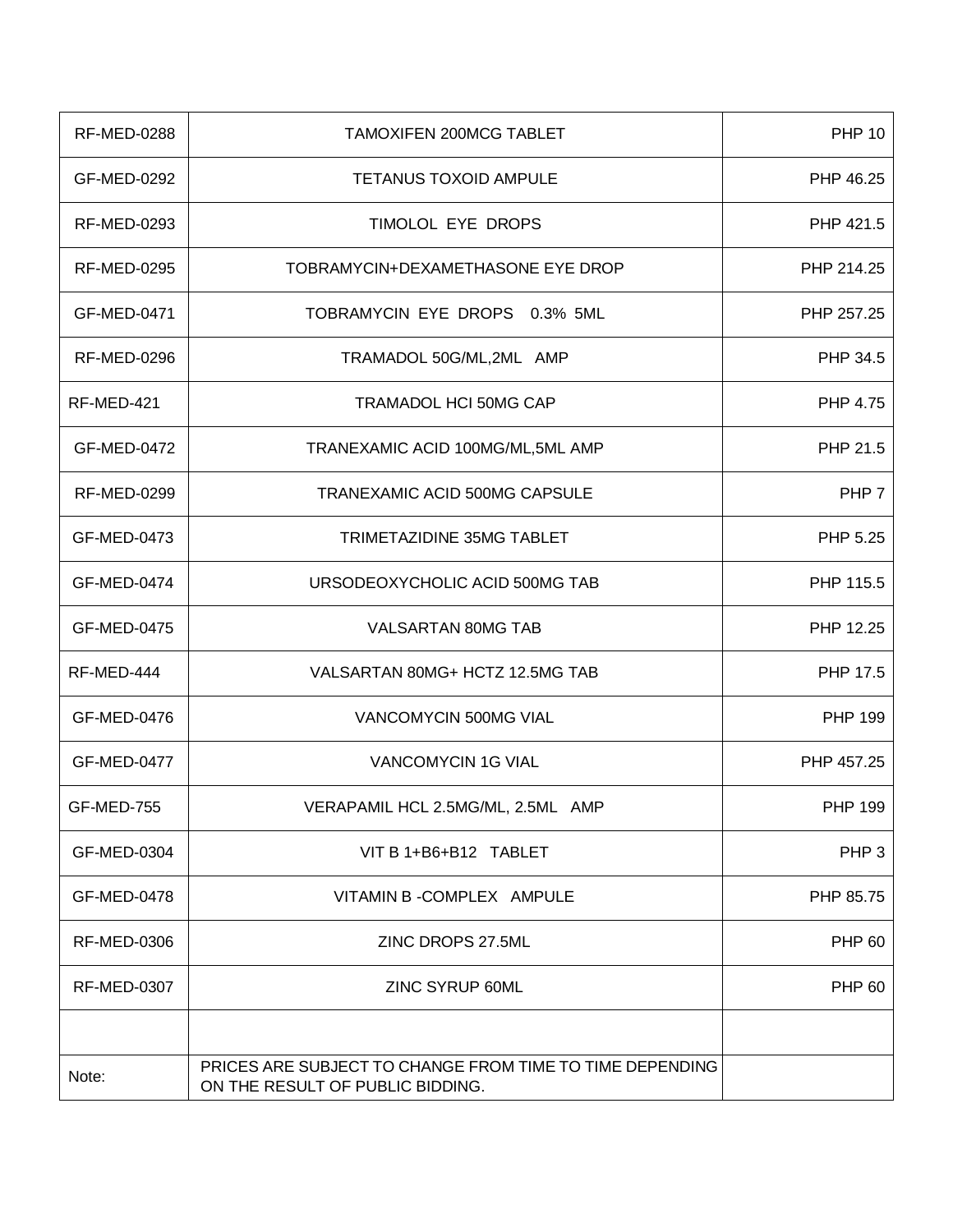| <b>CODE</b>        | <b>MEDICAL SUPPLIES</b>                                      | <b>SELLING PRICE</b> |
|--------------------|--------------------------------------------------------------|----------------------|
| <b>GF-SUT-507</b>  | I.V. CATHETER G 18                                           | <b>PHP 18</b>        |
| GF-MED-0480        | I.V CATHETER G 20                                            | <b>PHP 15</b>        |
| GF-MED-0481        | I.V. CATHETER G 22                                           | <b>PHP 15</b>        |
| <b>GF-SUT-503</b>  | I.V. CATHETER G 24                                           | <b>PHP 15</b>        |
| <b>GF-SUT-504</b>  | I.V. CATHETER G26                                            | <b>PHP 15</b>        |
| <b>RF-MED-0323</b> | IV ADMINISTRATION SET (ADULT)                                | PHP 12.5             |
| <b>RF-MED-0324</b> | IV ADMINISTRATION SET (PEDIA)                                | <b>PHP 15</b>        |
| <b>RF-MED-0325</b> | <b>BLOOD TRANSFUSION SET</b>                                 | <b>PHP 26</b>        |
| <b>RF-MED-0326</b> | <b>VOLUMETRIC SOLUTION INFUSION SET 150ML</b>                | <b>PHP 59</b>        |
| RF-CSR348          | CHROMIC 2/0 W/NEEDLE HR 26'S                                 | PHP 74.5             |
| <b>GF-CSR-349</b>  | CHROMIC 3/0 WITH NEEDLE                                      | PHP 65.5             |
| <b>GF-CSR-351</b>  | CHROMIC 4/0 WITH NEEDLE                                      | PHP 71.5             |
| <b>GF-SUT-502</b>  | POLYAMIDE MONOFILAMENT CUTTING NEEDLE (DAFILON 2/0)          | <b>PHP 139</b>       |
| <b>GF-SUT-357</b>  | POLYAMIDE MONOFILAMENT CUTTING NEEDLE (DAFILON 3/0)          | <b>PHP 139</b>       |
| GF-SUT-339         | POLYAMIDE MONOFILAMENT CUTTING NEEDLE (DAFILON 4/0)          | PHP 139              |
| GF-MED-341         | POLYAMIDE MONOFILAMENT CUTTING NEEDLE (DAFILON 5/0)          | <b>PHP 115</b>       |
| RF-MED-0343        | POLYHYDROXYBUTYRATE MONOFILAMENT W/TAPER NEEDLE<br>(MASS 0)  | <b>PHP 278</b>       |
| RF-CSR367          | POLYGLYCOLIC ACID BRAIDED 0 TAPER (NOVOSYN 0)                | PHP 186.5            |
| <b>GF-SUT-0484</b> | (Novosyn 2/0)<br>POLYGLACTIN HR 37 WITH TAPER NEEDLE 2/0     | PHP 143              |
| GF-SUT-0345        | POLYGLYCOLIC ACID BRAIDED (NOVOSYN 3/0)                      | PHP 158.75           |
| RF-MED-447         | POLYGLACTIN ABSORBABLE VIOLET W/ TAPER NEEDLE NOVOSYN<br>4/0 | PHP 182.5            |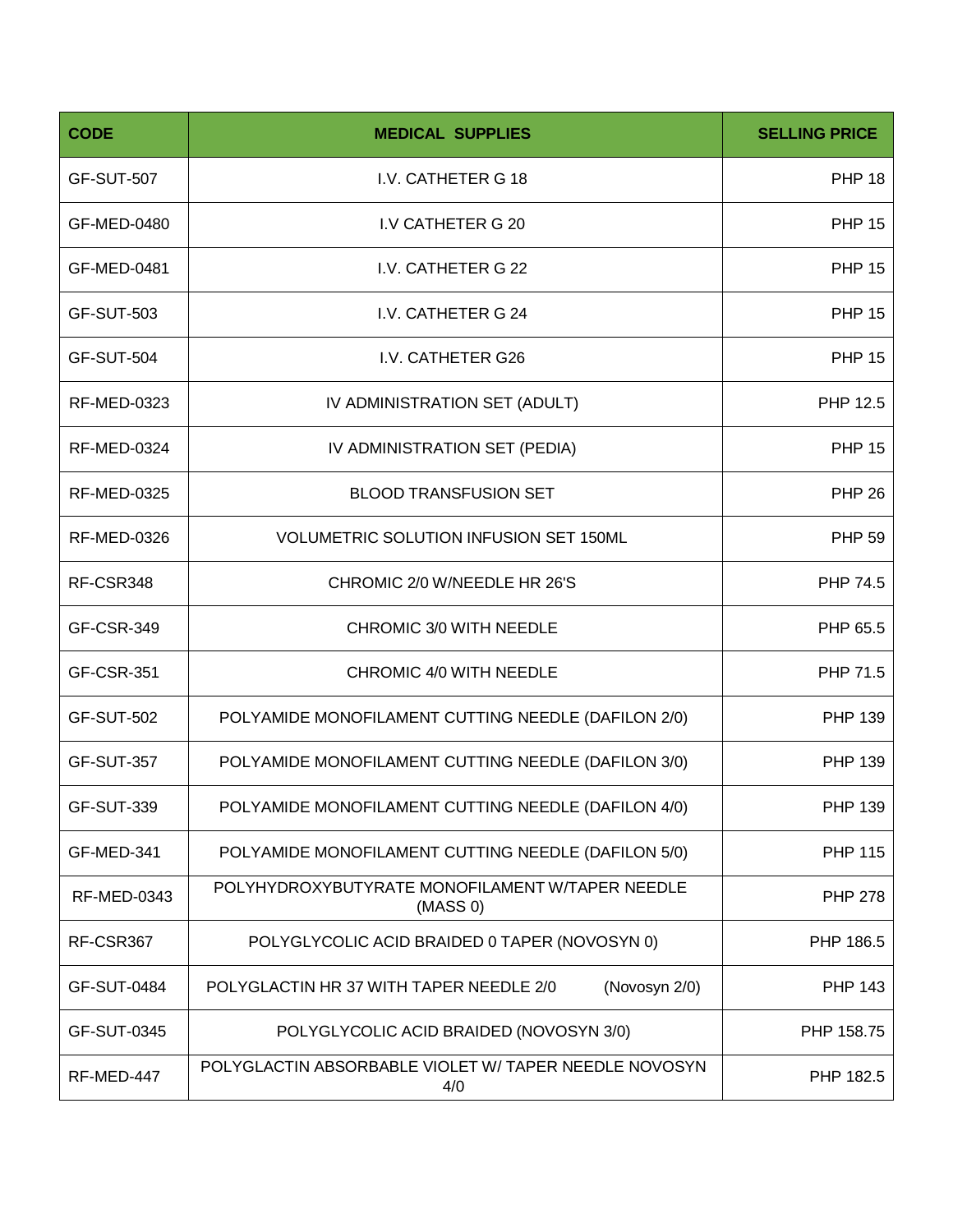| GF-SUT-0344         | POLYGLACTIN BRAIDED ABSORBABLE WITH CUTTING NEEDLE DS<br>19<br>(NOVOSYN 4/0)         | <b>PHP 143</b> |
|---------------------|--------------------------------------------------------------------------------------|----------------|
| <b>RF-SUT-493</b>   | MONOFILAMENT 4/0 DS 19 WITH REVERSE CUTTING NEEDLE<br>(MONOSYN<br>4/0)               | PHP 297.6      |
| <b>RF-SUT-490</b>   | MONOFILAMENT 5/0 DS 12 WITH CUTTING NEEDLE (MONOSYN 5/0)                             | PHP 297.6      |
| RF-CSR411           | POLYGLACTIN SHORT TERM ABSORBABLE 2/0 VIOLET W/TAPER<br>NEEDLE (<br>SOLUS SWIFT 2/0) | PHP 278.25     |
| <b>INC-SUT-0328</b> | SKIN STAPLER FOR WOUND CLOSURE 1ST OUT                                               | PHP 404.25     |
| GF-SUT-0328         | SKIN STAPLER FOR WOUND CLOSURE                                                       | PHP 524.75     |
| RF-MED-457          | POLYPROPYLENE MONOFILAMENT 6/0 DOUBLE NEEDLE (PROLUS<br>5/0)                         | PHP 428.25     |
| RF-MED0416          | POLYPROPYLENE MONOFILAMENT 6/0 (OPTILENE 6/0)                                        | PHP 793.75     |
| GF-SUT-396          | SILK 0 WITH NEEDLE                                                                   | PHP 85.75      |
| <b>GF-SUT-399</b>   | SILK 1/0 WITH NEEDLE                                                                 | PHP 85.75      |
| <b>GF-SUT-402</b>   | SILK 2/0 WITHOUT NEEDLE                                                              | PHP 85.75      |
| GF-SUT-404          | SILK 3/0 WITHOUT NEEDLE (STRANDS)                                                    | PHP 82.5       |
| <b>GF-SUT-444</b>   | SILK 3.0 CUTTING NEEDLE                                                              | PHP 82.5       |
| <b>GF-SUT-445</b>   | SILK 3.0 ROUND NEEDLE                                                                | PHP 82.5       |
| RF-CSR406           | SILK 4/0 W/NEEDLE CUTTING                                                            | <b>PHP 53</b>  |
| INC-SUT-408         | SILK 5/0 CUTTING NEEDLE                                                              | PHP 55.5       |
| <b>RF-MED-0357</b>  | INTRAOCULAR LENS POWER+18 FOLDABLE                                                   | <b>PHP 975</b> |
| <b>RF-MED-0358</b>  | INTRAOCULAR LENS POWER+19 FOLDABLE                                                   | <b>PHP 975</b> |
| RF-MED-452          | INTRAOCULAR LENS POWER+21 FOLDALBE                                                   | <b>PHP 975</b> |
| RF-MED-453          | INTRAOCULAR LENS POWER+22 FOLDABLE                                                   | <b>PHP 975</b> |
| INC-SUT-359         | <b>INTRAOCULAR LENS POWER+19 RIGID</b>                                               | <b>PHP 715</b> |